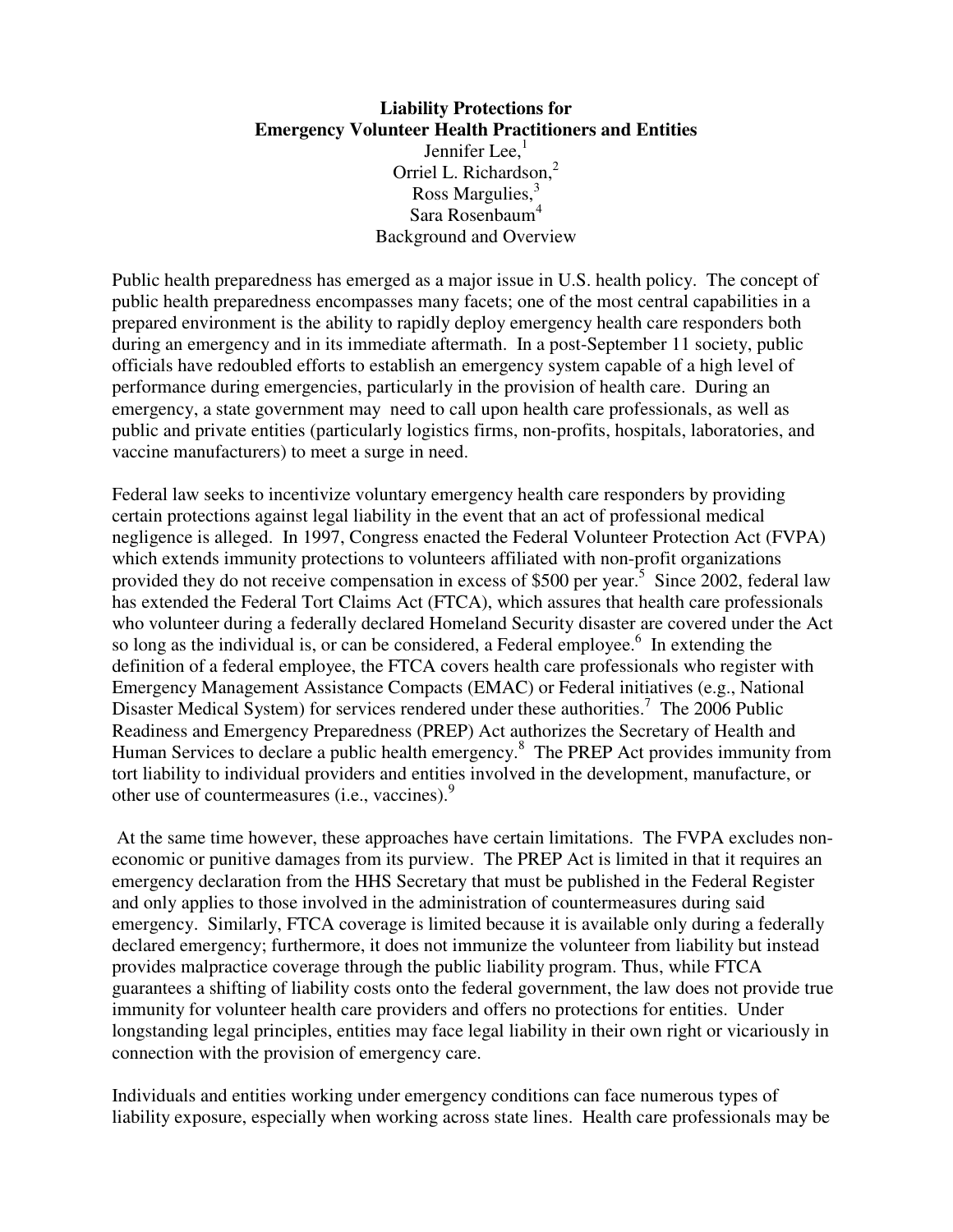operating under difficult situations and with limited resources; they may face inadequate staffing and overwhelming demand.<sup>10</sup> Businesses may not be able to maintain typical quality control standards in their efforts to meet demand for resources. During declared states of emergency, legitimate concerns about liability thus could deter or delay health care professionals and entities from fully participating in relief efforts.

In a recent survey conducted by the American Public Health Association, almost 60 percent of clinicians reported that having medical malpractice insurance coverage would be important (24.3%) or essential (35.4%) in their decision to travel out of state to provide assistance during an emergency. At the same time, almost 70 percent of respondents answered that immunity from civil lawsuits would be an important (35.6%) or essential (33.8%) factor in deciding whether to volunteer in an emergency.<sup>11</sup> Indeed, provider communities took note when in 2006, a cancer surgeon on the faculty of Louisiana State University School of Medicine along with two nurses were arrested and accused of killing four elderly patients under their care following Hurricane Katrina.<sup>12</sup> Although a grand jury refused to indict the surgeon for murder, cases such as this can generate widespread media interest and create a disincentive to healthcare volunteerism during a public health emergency.

As noted, while the FVPA, FTCA and PREP Acts provide some federal liability coverage, there is no uniform federal law that acts as a shield to liability for health care volunteers during declared public health emergencies.<sup>13</sup> Good Samaritan laws, which exist in all 50 states and the District of Columbia, are narrow in scope and generally provide protection only for emergency aid at the scene of an emergency. Health care volunteers who provide non-emergency care at a facility following the acute phase of an emergency, for example, would likely not be protected by a state's Good Samaritan law.<sup>14</sup> Furthermore, a Good Samaritan statute offers only an affirmative defense in a liability action; it is not a legal grant of immunity from suit.

In response to this gap in nature and scope of legal liability protection extended to volunteers, the National Conference of Commissioners on Uniform State Laws (NCCUSL), along with a number of health care professional organizations, developed the Uniform Emergency Volunteer Health Practitioners Act (UEVHPA). The Act offers model legislation to facilitate the deployment of health care volunteers during emergencies. The UEVHPA addresses a number of important issues, such as registration, licensing and accreditation of qualified health care volunteers for the purpose of swift and effective deployment.<sup>15</sup> The UEVHPA also extends civil liability protections to registered health care volunteers similar to the immunity provided to state employees under the Emergency Management Assistance Compact (EMAC), as well as provision for workers compensation.

This memorandum reports on the extent to which, as of Fall 2008, states have either adopted UEVHPA or have legislated its elements in equivalent fashion.

### Research Methods

 This study was conducted using standard legal research techniques associated with statutory analysis. A research team consisting of an experienced lawyer and team members with experience in reading and interpreting statutory text assembled all relevant statutes and then assessed the statutes using methods of plain text analysis. Because of growth in the adoption of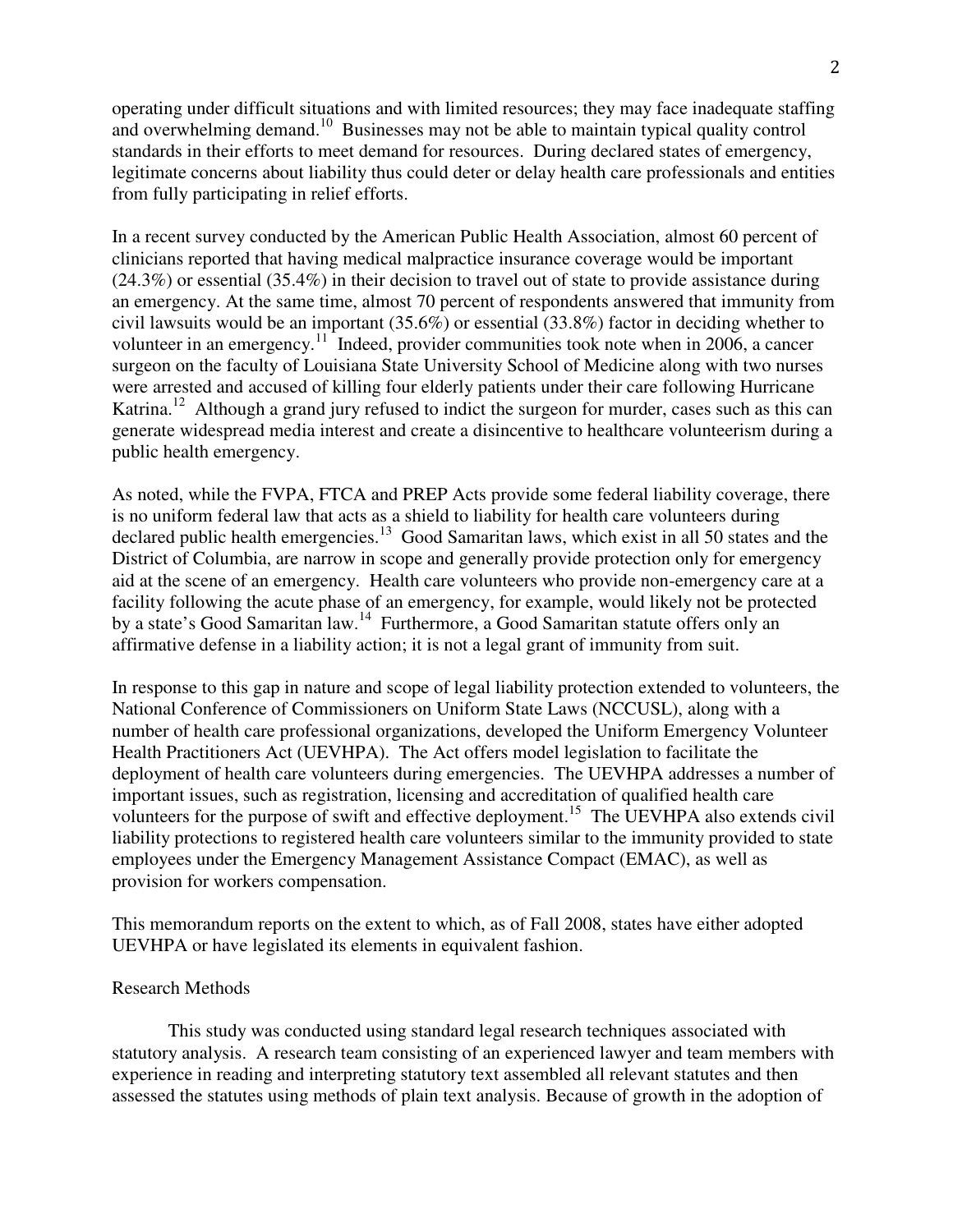UEVHPA and the comprehensiveness of the statute, researchers adopted the following three-tier approach to the review:

1) States adopting the UEVHPA or enacting its full equivalent, as measured by the terms of state statutory law

2) States whose laws offer some, but not all, of the emergency volunteer protections available under UEVHPA; and

3) States offering only minimal protections in the form of Good Samaritan Statutes

The "minimal protections" or "low" category represents those states with only Good Samaritan or similar laws under which volunteers may be provided with an affirmative defense, but not necessarily immunity from liability. The "some protections" or "medium" group of states extend protections to volunteers during times of emergency, but may not explicitly identify health practitioners, may require affiliation with a regional or local emergency compact, or may not provide coverage to volunteers in the event of injury during rendering of services. Finally, the "UEVHPA" or "high" protection states have adopted the model statute or all of its elements.

In addition, we examined state law to identify states that have enacted "volunteer entity" protections to incentivize emergency response by public and private actors. In assessing state law relevant to entity protections, we drew from model language developed by the Public/Private Legal Preparedness Initiative, a special undertaking of the North Carolina Institute for Public Health.<sup>16</sup> Key elements of this model law are as follows: the establishment of a specific coverage trigger (e.g., a Gubernatorial declaration of a state of emergency); retroactive coverage that reaches pre-planning and training activities; and an approach to protection that follows the immunity model used for volunteers rather than the more limited, "affirmative defense" approach. State statutes that extended to entities what might be thought of as "property" immunity – that is, immunity with respect to injuries involving real or other property owned or controlled by an entity -- were not included. Rather, in order to qualify for designation, a state statute must have focused on protecting conduct undertaken by entities during an emergency.

### KEY FINDINGS

### Volunteer Health Provider Protections

 Table 1, "Individual Volunteer Health Practitioner Immunity: Comparison of States," depicts the results of our analysis of state laws regarding health care professional volunteers. As of October 2008, six states had officially codified the UEVHPA, thereby placing them in the highest category. By adopting the model act, these states ensured uniform designation, immunity, and worker's compensation protections for volunteer health practitioners.

Thirty-three states and the District of Columbia fell within the "some protections" category, reflecting the most prevalent level of protection for volunteer health practitioners. In most cases, state statutes specifically referenced immunity protections for volunteers rendering services during emergencies. At the same time, the statutes frequently did not identify health practitioners as a specific covered class, made no reference to widespread emergencies or declared disasters, and did not extend state worker's compensation in the event of injury during the rendering of services.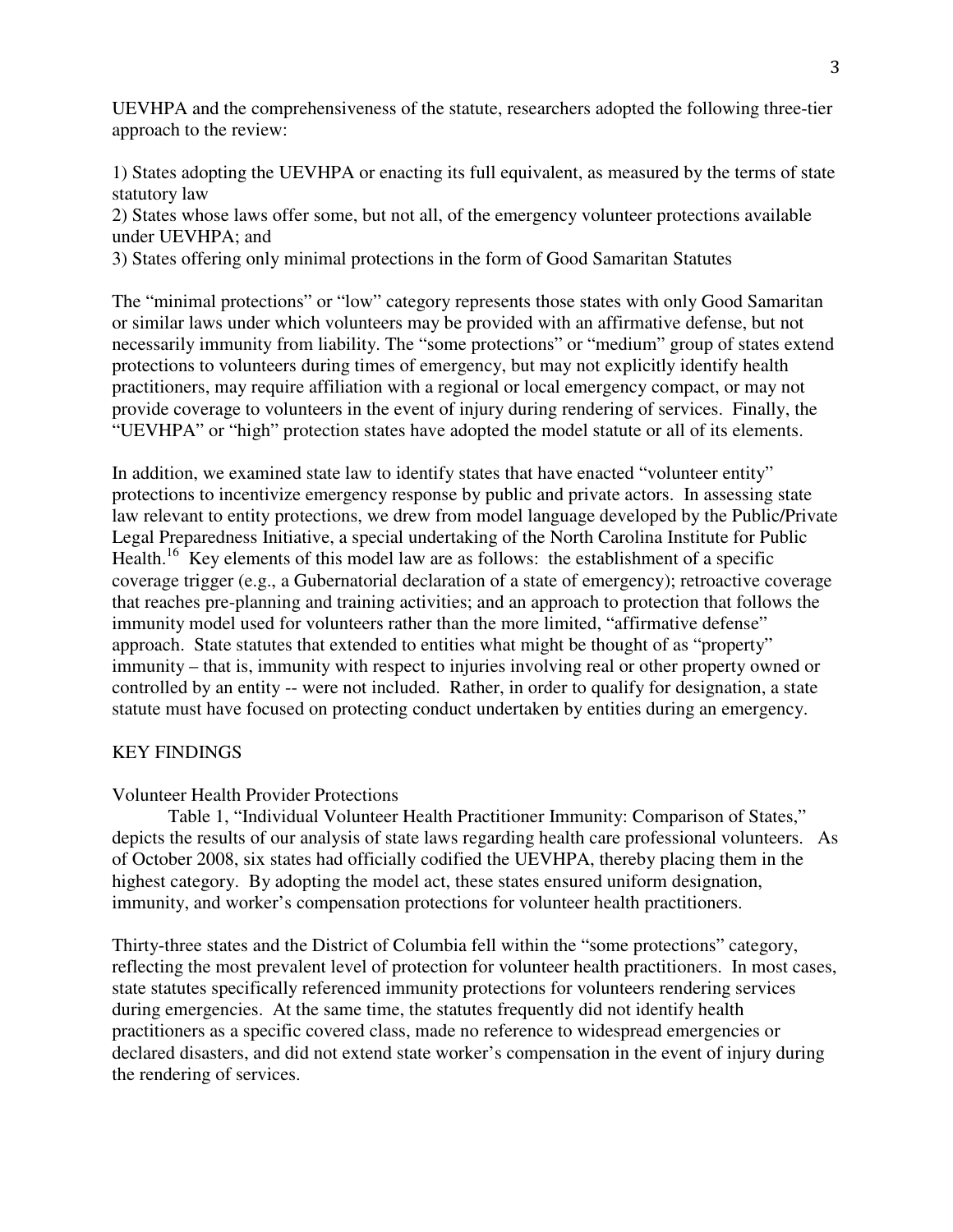Eleven states fell into the "minimal protections" category. These jurisdictions offer volunteer health care professionals a traditional Good Samaritan defense, generally indicating by statute that volunteers who respond to any perceived emergency and act without expectation of compensation are not liable for harm in the absence of negligence. In two states (Maryland and Illinois), UEVHPA has been introduced but not enacted.<sup>17</sup>

## Volunteer Entity Protections

 Results are presented in Table 2, "States with Volunteer Entity Protections." The table shows, as of October 2008, 19 states had extended some level of immunity to groups and/or organizations providing charitable, emergency or disaster relief services. At the same time, these statutes exhibit a wide degree of variation. For example, 12 state laws specify that the provision of services by a covered entity must come at the official request of a state political division; four states limit the role that a covered entity can play in the emergency (e.g., allowing only the provision of goods in response to a disaster); 12 state laws require that the service provided be without compensation; seven state laws limit the types of legal entities that can provide services (i.e., immunizing specific professional groups, such as architectural and engineering firms, rather than extending immunities to all corporate entities); and two states only extended legal protections to healthcare entities. Though Florida, Oklahoma, and Wyoming provide liability protection to real property owners who voluntarily offer their premises for disaster response purposes, they did not qualify for the summary table.

#### **Discussion**

 The UEVPHA offers the most complete immunity protections for volunteer health practitioners.<sup>18</sup> Because the model act includes a prospective designation process, licensing requirements, worker's compensation, and immunity from liability, the UEVHPA sets forth an ideal set of conditions under which practitioners can render emergency care during disasters. By alleviating immediate concerns about personal safety and liability, the UEVHPA establishes a legal climate in which health care professionals are free to provide emergency care in areas under emergency or disaster declarations.

 Whether or not a state has explicitly adopted the UEVHPA, most states now provide some level of protection to disaster relief workers during emergencies. At the same time, it is somewhat surprising that nearly a decade after September  $11<sup>th</sup>$ , all states have not, at a minimum, incentivized volunteerism among health professionals by extending to such health professionals the level of immunity accorded a public official acting in an official capacity.

There are also significant variations in state laws. In many instances, these individual volunteer protections are enumerated within procedural, military, or formal emergency response statutes (i.e., EMAC), and the degree of specificity within these statutes varies. While some states extensively detail eligibility criteria for immunity (i.e., affiliation with an organization or government entity under a formal emergency compact agreement with the state), others go beyond this to require that services must be rendered without expectation of payment. Those states implementing EMAC programs tended to explicitly state a procedural process for commencing and ceasing emergency declarations, which directly affects the period of immunity extended to volunteers.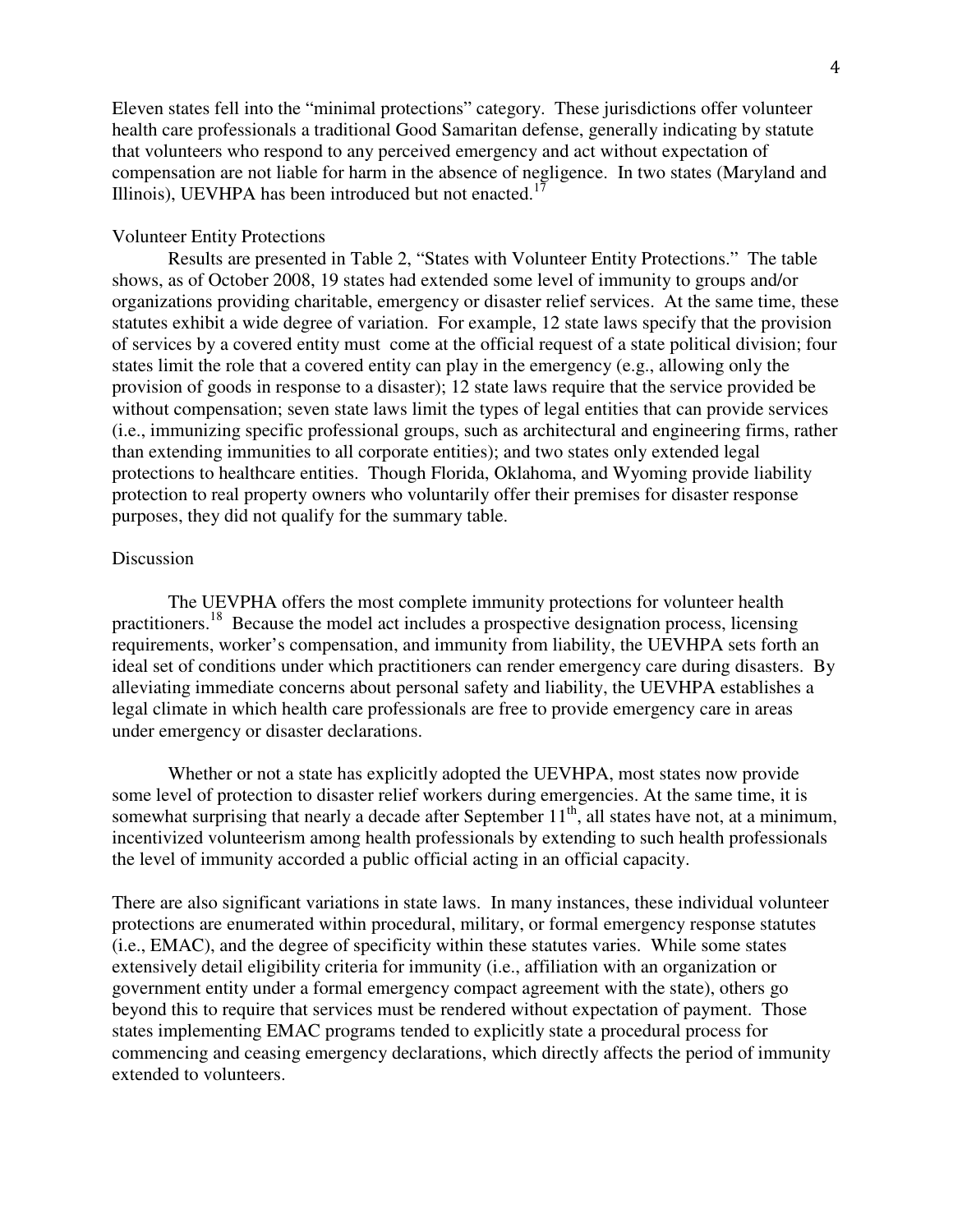State efforts may increase. During summer 2008, Congress requested additional information regarding states' ability to meet surge capacity during mass casualty events. In its report, the Government Accountability Office (GAO) described four components necessary to meet surge demands: 1) increasing hospital capacity, 2) finding alternative sites once hospital capacity is reached, 3) registration and credentialing verification for volunteer health professionals, and 4) preparing altered standards of care to employ during emergencies.<sup>19</sup> The GAO study suggests that ensuring adequate quantity and standard quality of emergency resources (i.e., volunteer health practitioners) are viewed as natural next steps in reinforcing the country's emergency response system.

Underlying these overall trends we found several noteworthy examples of state efforts to use their legal reforms to incentivize volunteerism. A number of these examples involve states whose laws are not among the most protective, but at the same time the states offer illustrations of the unfolding evolution of law in the field of public health preparedness. For example, in Arizona, state and local government agencies joined the Arizona Medical Association's Disaster Preparedness Task Force and collaboratively produced the "Disaster Preparedness and Awareness Guide for the Arizona Physician."<sup>20</sup> This guide educates physicians and other medical personnel in how to identify, prepare for, and respond appropriately to disaster situations. It explains the state registration and credentialing process for volunteer health care professionals and addresses liability protection and workers compensation. The Arizona Bureau of Public Health Emergency Preparedness displays a link to the guide on their website.

Colorado now hosts an annual educational seminar focused on legal issues in emergency management through their Division of Emergency Management during which they address issues of volunteer liability among other topics.<sup>21</sup> Texas has focused on systematically registering and credentialing volunteers through their Disaster Volunteer Registry. The Texas State Disaster Volunteer Coordinator proposed a coordinated plan for phased-in online registration of health care workers, starting with physicians, nurses, EMTs, social workers, and then progressing to dentists, veterinarians, etc.<sup>22</sup> The Coordinator's office has established links to the major medical and health professions licensing boards and plan to place their volunteer registry logo on key state health care organization websites. The registry website contains information regarding the state's civil liability statute.

Although not a government-based initiative, Wisconsin's Citizen Corps Council and Wisconsin Voluntary Organizations Active in Disaster (VOAD) offer examples of private partnerships with government programs. The organizations help local officials identify, develop and integrate volunteer organizations into emergency response plans. This initiative maintains a user-friendly website with volunteer registration instructions and easily accessible information on volunteer training, management, and liability. $2^3$ 

Unlike volunteer practitioner laws, volunteer entity laws appear to be moving at a slower pace, signifying perhaps more limited consensus over whether, and under what circumstances, public and private actors should enjoy broad legal protections during times of emergency. Unlike protections for individual health care volunteers, most states have not established liability reforms aimed at incentivizing entity participation during times of national emergency. Those states that have enacted laws appear to emphasize discrete corporate activities within discrete sectors rather than broader legal interventions.